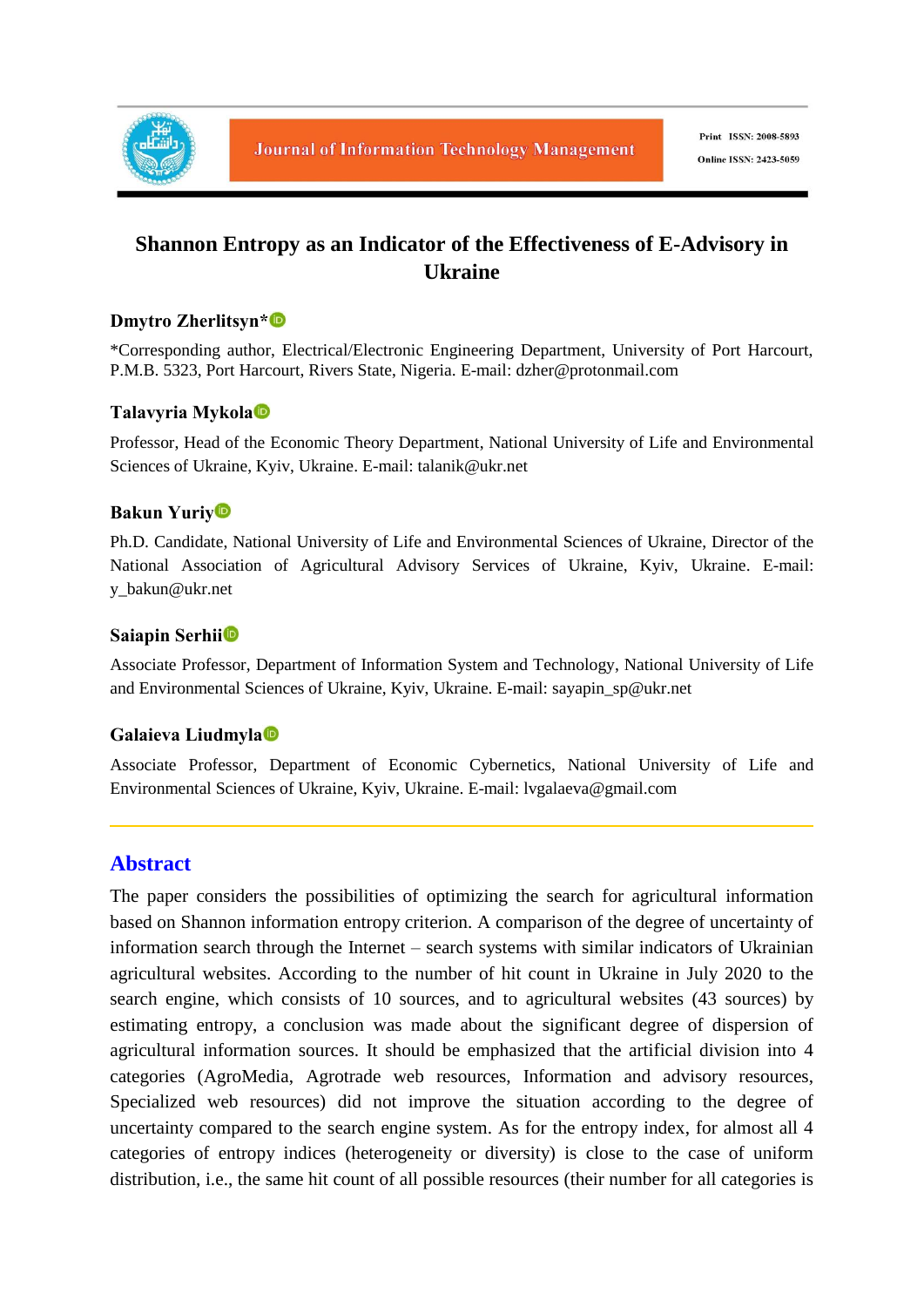approximately the same 10-11). As a result of the analysis of the potential client base of electronic consulting, it can be quantified as 4,700,000 of agricultural households and about 50,000 small and medium-sized farms. The transition to the land market is likely to lead to a substantial increase in the number of the latter. It was demonstrated that the current educational level of household owners indicates both the need to increase this indicator and the presence of a close relationship with the existing system of professional advisory in Ukraine, which operates in recent years through self-sufficiency and uncertain financial support from central and regional authorities. The existing official database of advisors should be restructured in line with the call of the times to reduce the degree of uncertainty in finding a specialist of the desired profile.

**Keywords:** E-advisory; Electronic advisory; Professional advisory; Information Consulting Services (ICS); Agricultural information; Shannon information entropy.



## **Introduction**

Ukraine has been living under extremely tight budgetary constraints. The impact of the coronavirus pandemic on the world economy and particularly on the economy of Ukraine has worsened the situation. Against this background, as sad as it may be to admit, the agrarian sector of the economy, which accounts for a large share of the country's exports, plays an increasingly important role in maintaining macroeconomic stability. It should be emphasized that food needs are fundamental and, in accordance with marketing studies at the national and global levels, the demand for agricultural products, though it has been declining recently, but at a much lower rate, than the demand for products from other sectors of the economy.

At present, the Ukrainian agricultural sector is an extremely heterogeneous conglomerate of various forms of agrarian business, in which large (more than 10 thousand hectares of cultivated area) vertically integrated agricultural enterprises become increasingly important (Skrypnyk et al., 2019). However, households, that cultivate parcels on their own, also retain a significant share of the existing land fund. Of course, 'nature abhors the vacuum', and between households and large enterprises there is many small and medium-sized agribusinesses, i.e., the principles of classical mechanics, rather than quantum ones, are applied to the structure of agribusiness.

The success of the agricultural sector depends on the efficiency of the development of new technologies, the use of market conditions, as well as organizational changes necessary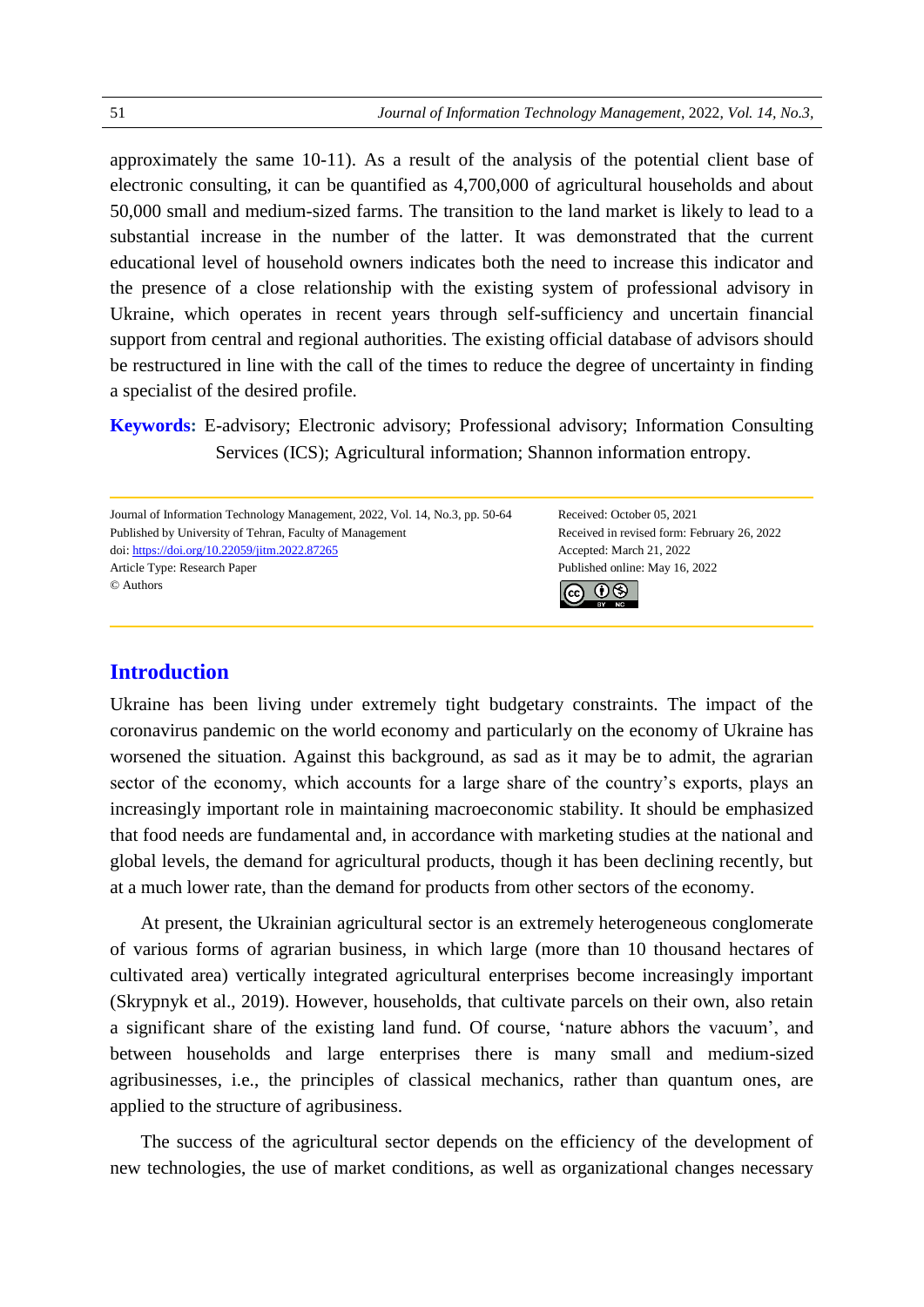for its development. However, given its significant heterogeneity and the existing asymmetry of information between large and small businesses, the request for information support is quite difficult to meet.

In each country, the development of advisory has its own characteristics, which are mainly dictated by production needs. For the Ukrainian agricultural sector, this is primarily a mismatch between the level of efficiency of large enterprises that have access to global innovation and most rural households that need socially oriented advisory services. The middle segment of commodity producers needs both advisory support from the state and creates a demand for quality commercial advisory services. The transition to the land market can significantly change the ratio between the shares of production of large and small businesses in favor of the latter. However, delays (land market penetration, climate change, and the transition to renewable energy, the global pandemic, political instability, and the external military threat) require a significant expansion of the range of issues addressed by the advisory body.

In Ukraine in the early 2000s, the establishment of an institution of advisory services was provided by law, which procured state funding for the formation of service centers and compensation for socially oriented services, which was almost completely stopped after the economic crisis of 2008-2009 (Bakun et al., 2020). Today, those advisory services that have survived and gained considerable experience operate in part through self-sufficiency and in part through the support of local budgets, and, to a lesser extent, receive compensation from the budget.

At the turn of the 2000s (approximately in the 1997-2005s), there were processes of the emergence of specialized web resources, outside the usual corporate sites of companies and organizations in the Ukrainian agricultural segment of the Internet (Bakun et al., 2020). This was due to the processes of digitalization of paper data with their subsequent structuring into electronic databases, based on which the first information and reference web resources of the advisory direction were built. Such steps were mainly carried out at leading agricultural universities, which at that time had the appropriate technical, personnel and information base.

For example, the project of the Department of Information Systems of the National Agrarian University (now NULES of Ukraine), which has evolved into the construction of the information and reference agricultural web-portal "Agrarian sector of Ukraine" Agroua.net (ASU, 2021) and involved leading specialists from the university and the Academy of Agricultural Sciences.

However, with the development of Internet technologies in Ukraine since the mid-2000s, many similar web resources of different quality and with different content volumes began to emerge in the domestic segment of the Internet, created by both specialists and amateurs in the sphere of industry information. The volume of information on corporate websites, portals, and web services, including those of the executive authorities, has gradually begun to grow.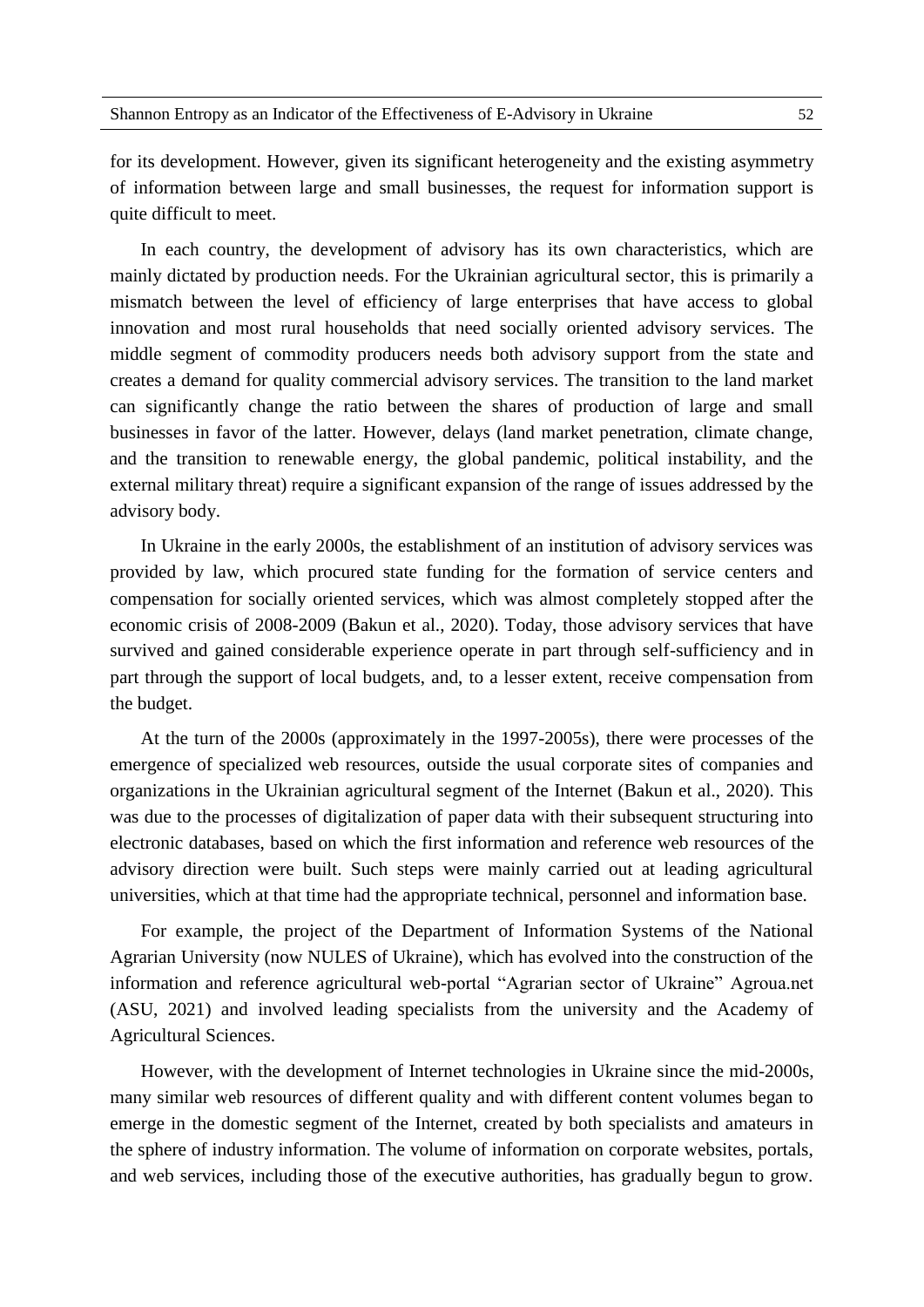This resulted in the dispersion of user focus and uncertainty about the quality and reliability of the information obtained for practical application. If we use the concept of entropy as an index of the degree of uncertainty, we can say that the latest 15 years have been characterized by a significant increase in the entropy of the information space due to the large number of overlapping and low-informative sources about agricultural activity (Babenko et al., 2020).

The aim of the research is to estimate the effectiveness of the current structure of agricultural advisory and proposals for its transformation to effectively support the socioeconomic changes taking place in the agricultural sector.

#### **Literature Review**

Information Consulting Services (ICS) of developed countries are represented by various organizational and legal forms, such as university (USA), state ministerial (Germany, Canada, Poland), private (UK, France), public (Denmark), mixed (the Netherlands, Hungary, Russia) (DER, 2019; FAO, 2010). In Ukraine, there is a mixed model of ICS, which is characterized by a combination of different sources of funding and different production patterns. The legislation divides consultancy services provisionally into commercial (paid) and socially oriented (provided at the expense of budget funds) (FAO, 2010; Skrypnyk et al., 2019).

The issue of state participation in the distribution of agricultural advisory services is extremely relevant. First, it is solved based on the ratio of shares of socially oriented and monetized advisory services, and as the development of agribusiness, these shares change over time (FAO, 2010). Recent studies of current trends in advisory services in the United States have shown that more than 90% of farmers obtain counsel of private advisors, 80% of whom in turn consider the advisory services of Iowa State University (ISU) to be a source of agricultural innovation. That is, the source of information (university) is not focused on the end consumer, a farmer, but on a more qualified intermediary (advisor) (Bahn et al., 2019). These results underline the reorientation of the university customer base in terms of innovations generated by it from end users – farmers and agronomists – to advisors who work with them.

Researchers pay a lot of attention to raising the educational level of farmers, because they, and not advisors, make decisions that determine the success of agricultural business (Bahn et al., 2019; FAO, 2010). It is important that the farmer makes decisions in conditions of partial uncertainty: so, he does not know the future prices for his products, as well as possible government decisions (such as reducing the degree of protection of the domestic market or using monetary policy levers that may reduce the competitiveness of its products) (Mahdi et al., 2015). Recently, methods of overcoming uncertainty have appeared in advisory, which is associated with the expansion of the market range of the main components of the production process in the field of crop production, which will allow to reduce risks (Morton et al., 2013).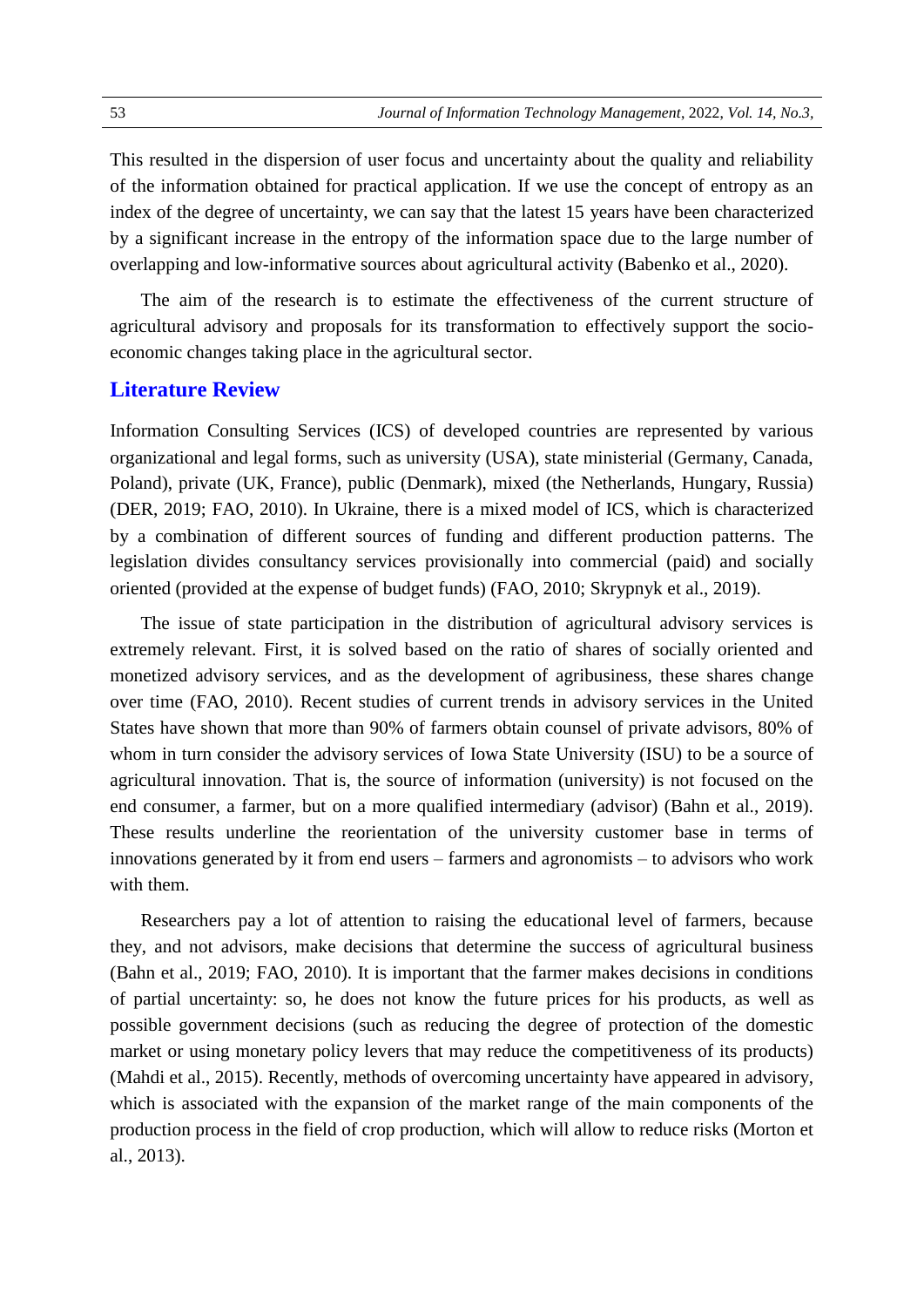Similar issues arise in Ukraine, where there are many forms of management in the agricultural business, the interests, and capabilities of which may differ significantly (Skrypnyk et al., 2019). At the same time, there is usually a big difference between the information support of large, small, and medium-sized agricultural businesses (Zherlitsyn et al., 2020). The practical collapse of state support for the agrarian advisory system has deprived both numerous small and medium-sized businesses and millions of households of socially oriented information services (Bakun et al., 2020). The existing system of information support of agrarian business in the country cannot be considered satisfactory (Babenko et al., 2020).

This conclusion is because a significant proportion of rural residents are still without the access to the Internet (Babenko et al., 2020) and do not have the skills to search for information and determine its reliability (Hlazunova et al., 2020). This largely applies to the information support of agribusiness and the rural population by the current authorities (web resources of state institutions), which are characterized by a low level of information and, therefore, virtually no visits by users (Kuznetsov et al., 2020). As for the system of agricultural consulting in Ukraine, as seen by the authors and based on the processes taking place in the agrarian sphere, it should rather be considered ineffective due to the lack of coverage of a wide range of potential users of these services (Skrypnyk et al., 2019; Bakun et al., 2020; Zherlitsyn et al., 2020) and the difficulties faced by all parties, obtaining social services.

#### **Results**

Food security has been addressed satisfactorily now, largely through large businesses, but several socio-economic problems remain. These are, primarily, the degradation of the Ukrainian countryside, the underdevelopment of small and medium-sized businesses and the growing gap in living standards between peasants and urban residents (Skrypnyk et al., 2019). Due to the introduction of the land market, there is a great need for legal support for decisions made by households – owners of shares regarding the further use of their own agricultural lands.

The increasing impact of climate change is a challenge, and there is an urgent need for advice on how to mitigate the impact of climate and weather risks on economic activities.

We will start the analysis of the level of information support with the help of electronic advisory in Ukraine with a modern vision of Shannon information entropy, which was introduced to primarily solve purely engineering problems of coding information in a threeelement system from the information source, transmitting network and its consumer (Shannon, 1948). However, over time, it became clear that Shannon entropy has much in common with standard physical entropy, which is often interpreted as a measure of the uncertainty of the system and increases with the number of its states. Currently, Shannon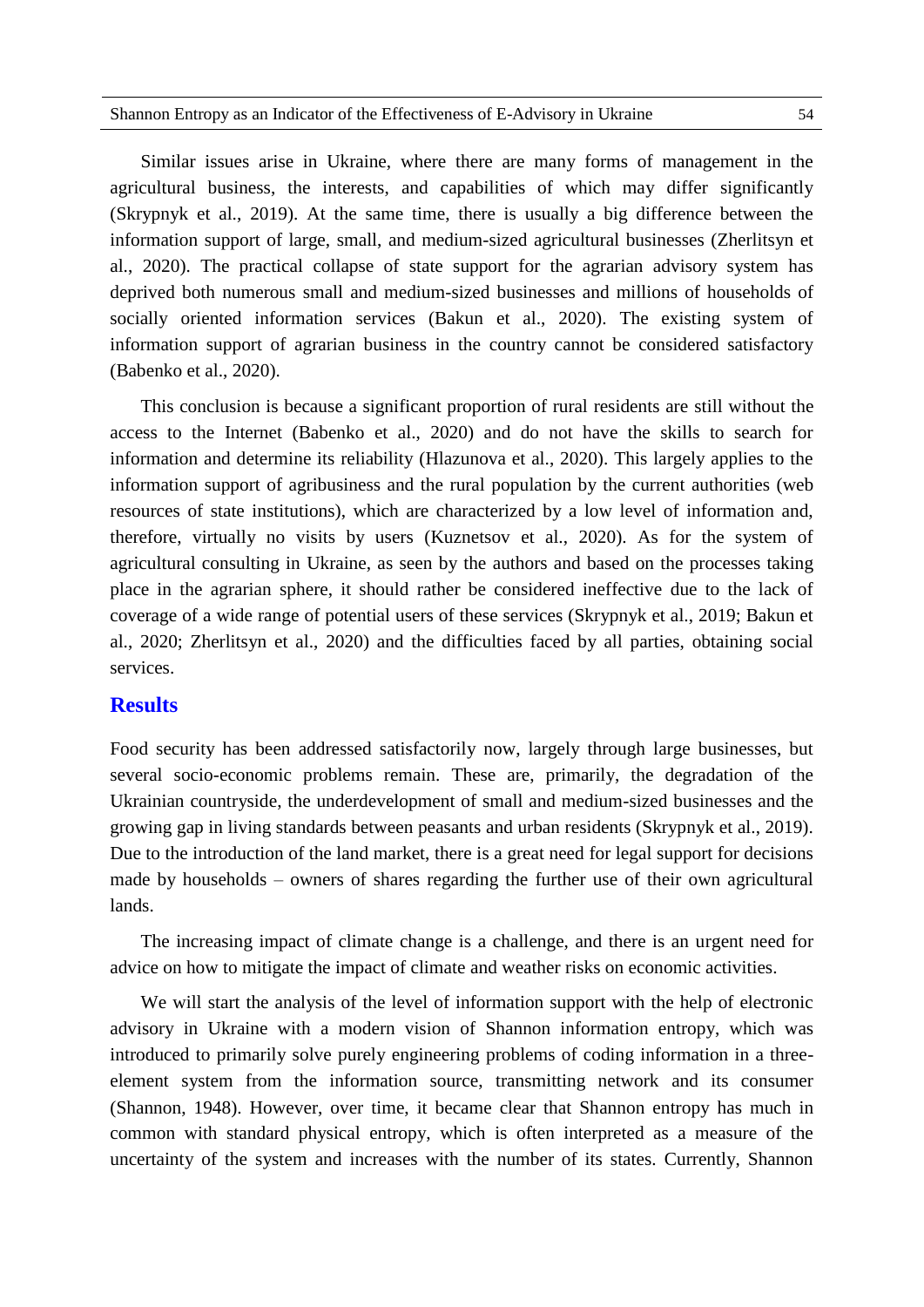entropy is used starting from the analysis of income inequality, natural diversity to the entropy of artificial systems created as humanity develops. There are two main limitations to Shannon's approach. First, it cannot be used to compare diversity distributions that have different levels of scale. Second, it cannot be used to compare parts of the distribution and diversity (Rajaram et al., 2017).

The variety of probability distributions of the system under study is defined as the number of uniformly distributed states (NUDS) that have the same entropy as the system under study.

To illustrate the legitimacy of the approach, we will consider the use of different search engines by users for information purposes. To do this, we use the share of monthly hits in Ukraine of various search engines that took place over the past year (Table 1). The absolute leader in the percentage of hits was Google (92-96%), the second place with about 5% share was taken by Yandex, the share of all others does not exceed 1%.

| Date    | Goo   | Yandex | bin  | Yahoo | <b>Mail.r</b> | <b>DuckDuckG</b> | Yande       | <b>Baid</b> | <b>Ecosi</b> | <b>Othe</b> |
|---------|-------|--------|------|-------|---------------|------------------|-------------|-------------|--------------|-------------|
|         | gle   | RU     | g    |       | u             | $\Omega$         | $\mathbf x$ | u           | a            | r           |
| 2019-07 | 92.09 | 5.95   | 0.53 | 0.5   | 0.43          | 0.25             | 0.01        | 0.18        | $\Omega$     | 0.05        |
| 2019-08 | 95.39 | 3.44   | 0.41 | 0.24  | 0.26          | 0.18             | 0.01        | 0.03        | 0.01         | 0.03        |
| 2019-09 | 93.85 | 4.54   | 0.45 | 0.33  | 0.42          | 0.27             | 0.01        | 0.06        | 0.01         | 0.06        |
| 2019-10 | 93.03 | 4.61   | 1.26 | 0.35  | 0.39          | 0.23             | 0.01        | 0.06        | 0.01         | 0.03        |
| 2019-11 | 94.1  | 4.48   | 0.46 | 0.29  | 0.37          | 0.21             | 0.03        | 0.04        | 0.01         | 0.03        |
| 2019-12 | 94.19 | 4.24   | 0.54 | 0.31  | 0.33          | 0.25             | 0.08        | 0.03        | 0.01         | 0.02        |
| 2020-01 | 93.77 | 4.77   | 0.45 | 0.33  | 0.31          | 0.26             | 0.03        | 0.03        | 0.01         | 0.03        |
| 2020-02 | 93.46 | 5.09   | 0.43 | 036   | 0.3           | 0.23             | 0.03        | 0.03        | 0.01         | 0.05        |
| 2020-03 | 94.1  | 4.4    | 0.48 | 0.38  | 0.3           | 0.23             | 0.03        | 0.04        | 0.01         | 0.04        |
| 2020-04 | 93.93 | 4.56   | 0.43 | 0.31  | 0.33          | 0.26             | 0.11        | 0.02        | 0.01         | 0.03        |
| 2020-05 | 93.81 | 4.42   | 0.4  | 0.31  | 0.3           | 0.31             | 0.41        | 0.02        | 0.01         | 0.03        |
| 2020-06 | 93.67 | 4.43   | 0.55 | 0.29  | 0.22          | 0.35             | 0.44        | 0.02        | 0.01         | 0.03        |
| 2020-07 | 93.79 | 4.24   | 0.6  | 0.26  | 0.21          | 0.42             | 0.43        | 0.02        | 0.01         | 0.04        |

Table 1. The share of monthly hits of various search engines from 01 Jul 2019 to 31 Jul 2020

Source: Search Engine Market Share Ukraine, 2021.

Let us estimate Shannon entropy for the information system of search engines in Ukraine. Estimates of H entropy are made based on the individual search engine shares рі in the following ways (Shannon, 1948):

$$
H = -\sum_{i=1}^{N} p_i \ln p_i ; (\sum_{i=1}^{N} p_i = 1)
$$
 (1)

It should be emphasized that the entropy is equal to 0 only in case of 1 source  $(p=1;$  $ln(p)=0$ , the maximum value of entropy for a given *N*, occurs with a uniform distribution  $(pi=1/N, i=1,2,...,N)$ : entropy is equal to:  $H=ln(N)$ .

The variability of the shares of individual search engines over time is insignificant, so we will estimate the entropy of the system according to the data of July 2020. The number of search engines is 10, i.e., the maximum entropy for this system is  $H^m = \ln(10) = 2.3$ . The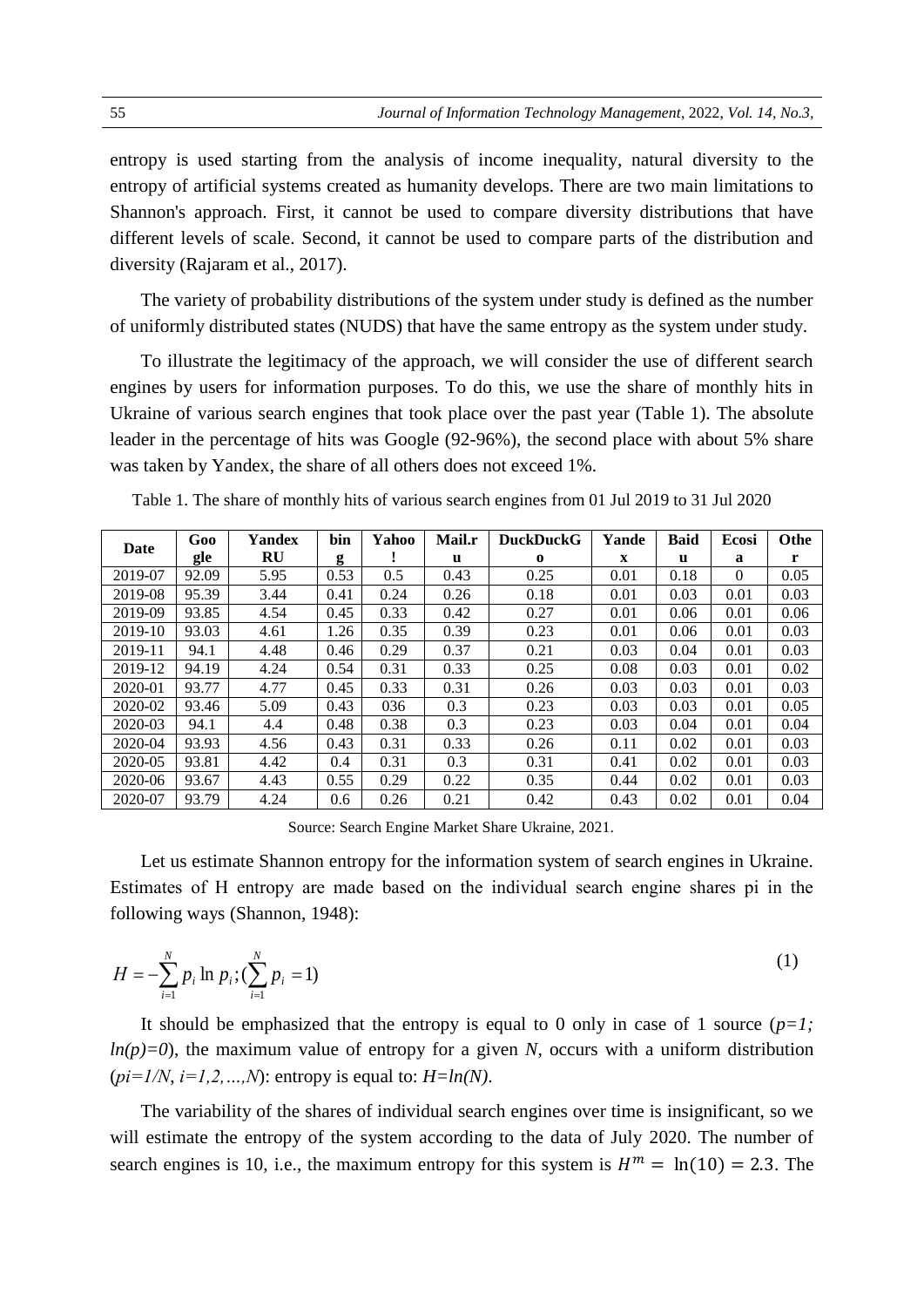actual value of the Entropy (1) according to Table 1 is  $H=0.3$ . This means that the system has a high degree of order due to the almost complete dominance of the Google search engine. The number of uniformly distributed states having the same entropy with the system under study slightly exceeds one ( $e^H = e^{0.3} = 1.3$ ).

As for the entropy index of the whole system of agricultural information space, its value of 3.2 is also quite close to the maximum of 3.8, which is possible with 43 separate sources. This is based on the significant diversity of web resources that serve the agribusiness. The path of evolution of information sources, which have adapted to the requirements and needs of users, has formed a certain thematic specialization of these resources, which can be divided into 4 categories: 1) AgroMedia; 2) Agrotrade Web resources; 3) Information and advisory resources; 4) Specialized Web resources. Estimates of the entropy of the entire information system and its parts according to observations of the number of hits in July 2020 are given in Table 2.

|                                       |                                   | and then emopy                |                                        |                        |                |             |
|---------------------------------------|-----------------------------------|-------------------------------|----------------------------------------|------------------------|----------------|-------------|
| <b>Name</b>                           | The<br>number of<br>hits<br>(mln) | The<br>number of<br>resources | The share<br>of the<br>category<br>(%) | Equilibrium<br>entropy | <b>Entropy</b> | <b>NUDS</b> |
| Agromedia                             | 1.25                              | 10                            | 32                                     | 2.3                    | 2.1            | 8.2         |
| Agrotrade Web resources               | 1.57                              |                               | 40,2                                   | 2.4                    | 1.8            | 6.0         |
| Information and advisory<br>resources | 0.77                              | 11                            | 19.6                                   | 2.4                    | 2.0            | 7.4         |
| Specialized Web resources             | 0.32                              |                               | 8.2                                    | 2.4                    | 1.6            | 5.0         |

Table 2. Parameters of the hit count of certain categories of agricultural web resources in Ukraine and their entropy

Source: developed by the authors based on the analysis of the agrarian web resources (UAspectr, 2020; AgroPortal, 2021).

Total value  $\begin{array}{|c|c|c|c|c|c|} \hline 3.91 & 43 & 100 & 3.8 & 3.2 & 24.5 \ \hline \end{array}$ 

The total hit count of agricultural web resources in July 2020 was 3,900,000. If you compare this monthly number of hits with the same number of hits to different search engines, you will certainly have a great advantage of the latter (28 million per month). We analyze the characteristics of individual categories of information space in the agricultural sector. The largest hit count is 1,570,000. Located on trading platforms and bulletin boards (Agrotrade Web Resources), the smallest is in specialized web resources, which usually focus on narrow issues that might be of interest to rural people (beekeeping, land cadaster, renewable energy, etc.). As for the entropy index, for almost all 4 categories the entropy index (heterogeneity or uniform distribution) is close to the case of uniform distribution, i.e., the same access to all possible resources (their number for all categories is approximately even: 10-11). This may indicate that the same users are trying to find the information they need on all the web resources that fall into a given category, and most likely fail to do it. That is, all this conditional electronic information system based on web resources, focused on information support of agribusiness, is largely out of order.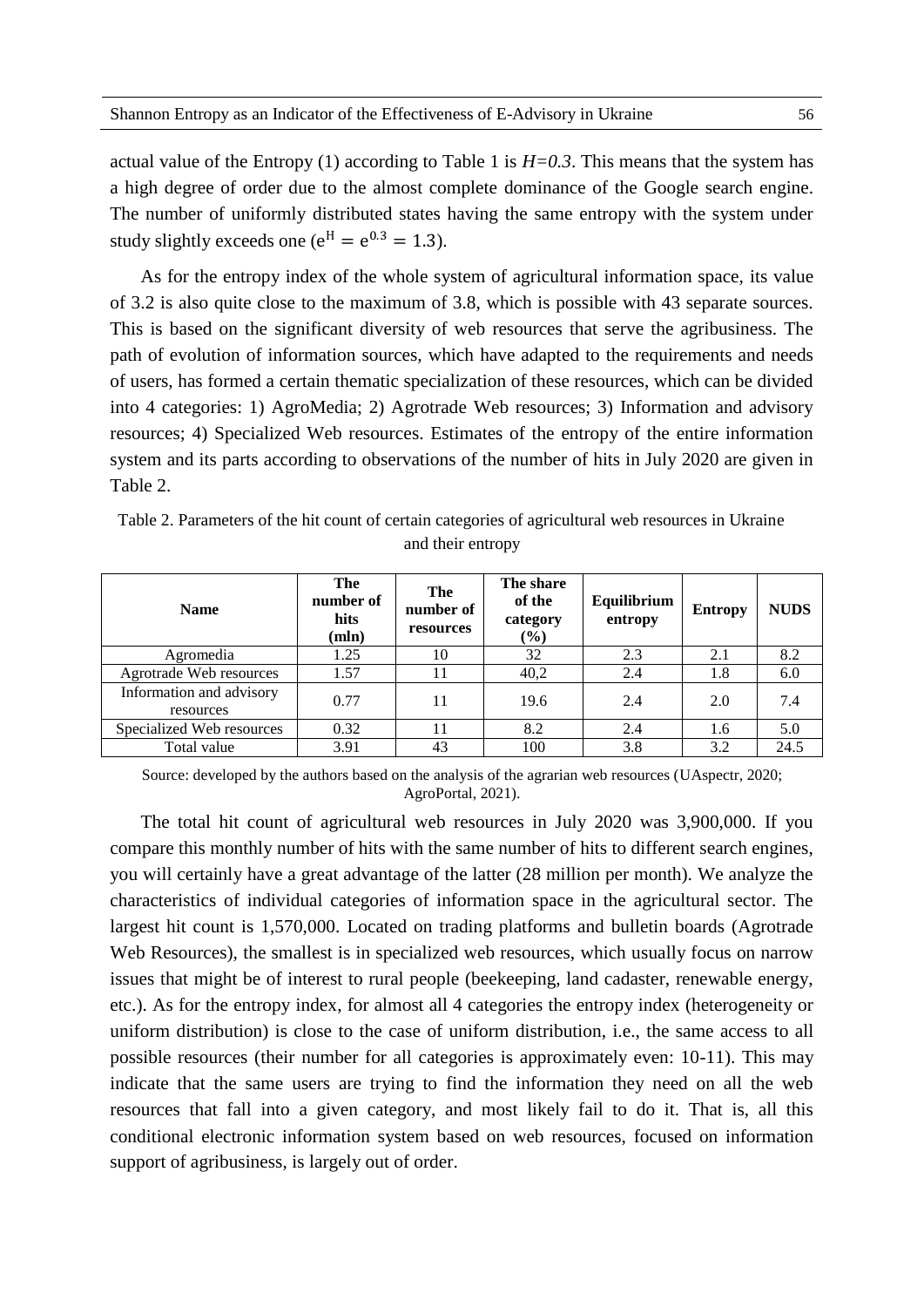Let us consider the state of the information space supporting agrarian business from the point of view of the consumer, that is, the agrarian producer or the usual resident of rural areas. It should be noted that both the management and a large part of the personnel of large agrarian companies are located and live-in cities, and it is therefore natural that there is a significant difference in the range of demand for information services for small and large agrarian businesses as opposed to the urban and rural residents.

It should be emphasized, however, that for any user of information services, the criterion of optimality can be the minimization of the time needed to find information for a certain agrarian project. If large agricultural enterprises have special units or qualified industry specialists who can search for information effectively, then for households and small farmers, the search for information is usually carried out by a person who performs all other responsibilities for the operation of their own business. Therefore, searching for information becomes a significant problem in this case and most small (land use) consumers would prefer to get information from one or two reliable sources (if you look at Google consumers (Table 1).

Let us have a closer look at the potential client base of electronic advisory.

Out of the existing 31,1 million hectares of privately owned agricultural land, 16.6 million hectares are let on lease by the (MLRU, 2018), i.e. 14.5 million hectares are cultivated independently by households that do not lease land. That is, we can assume that with the existing 4.7 million households, one household has about 3.1 hectares. The land reform will most likely bring some reduction in the number of unit holders and an increase in land use per farm. However, in any case, virtually all households, except for traditional forms of advisory (crop technology and to a substantially lesser extent livestock) will require legal and financial advisory in the transition to the land market. That is, the demand for e-advisory services will be created by 4.7 million households and approximately 50 thousand small and medium-sized farms and enterprises (Table 3). All this is without considering the medium (more than 1 thousand hectares) and large (more than 10 thousand hectares of land use) agricultural business, which has the capacity to provide professional information support for innovative development.

| <b>Characteristics</b> | Farm<br>enterprises<br>with land<br>parcels | Farm<br>enterprises<br>without<br>land parcels | <b>Agricultural</b><br>enterprises<br>with land<br>parcels | <b>Agricultural</b><br>enterprises<br>without land<br>parcels | <b>Households</b> |
|------------------------|---------------------------------------------|------------------------------------------------|------------------------------------------------------------|---------------------------------------------------------------|-------------------|
| Quantity (thnd)        | 30.441                                      | 2.723                                          | 6.051                                                      | 8,875                                                         | 4739              |
| Land use (mln ha)      | 4.8                                         |                                                | 1.8                                                        |                                                               | 14.4              |
| Average size (ha)      | 130-170                                     |                                                | 280-300                                                    |                                                               | $4-7$             |
| Mode (ha)              | $40 - 50$                                   |                                                | 180-220                                                    |                                                               | $3 - 4$           |
| Profit from 1 ha       |                                             |                                                |                                                            |                                                               |                   |

Table 3. Potential customers of the electronic advisory system and their characteristics

Source: (SSOU, 2021; MLRU, 2018).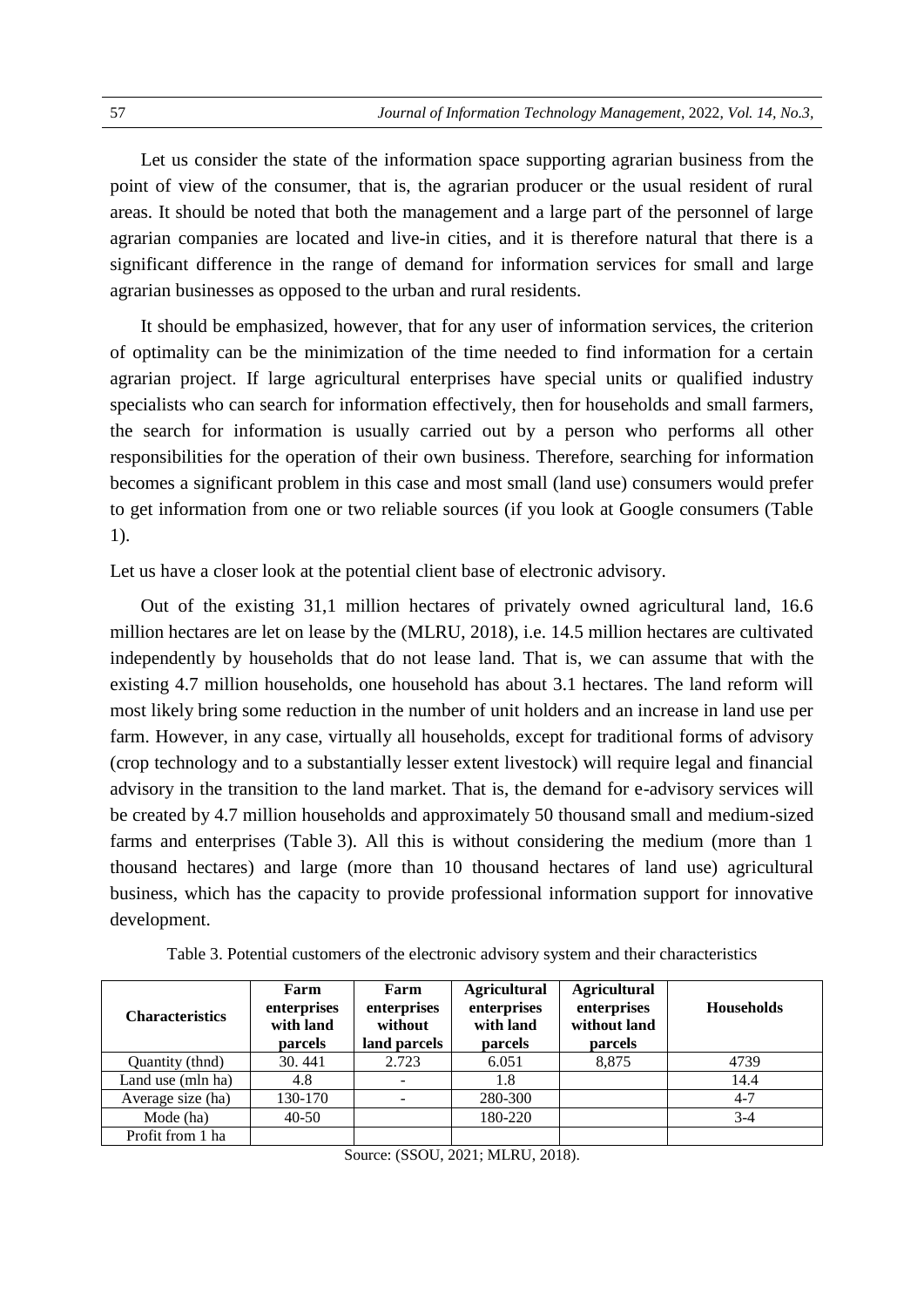Thus, we can conclude that 33 thousand farms and 15 thousand agricultural enterprises with a size of their cultivated areas up to 1 thousand hectares are among the potential customers of the e-advisory system in addition to millions of households. In the current conditions of land reform, which according to the valid Constitution was to take place immediately after the land parceling in the early 2000s, the current status quo contributes to increased competition for the main resource factor of agrarian business, land. Although most of the land remained owned by households, large agricultural businesses have lobbied for laws that significantly reduce the emergence of a full-fledged land market with equal access for both sellers (unit holders) and buyers (agrarian business) since the land parceling times.

In our opinion, the current situation with the introduction of the land market is in many respects similar to the situations that arose during the establishment of market relations in the days of "wild capitalism", where the agrarian business, which was being formed for over 20 years and which is now competitive in the global commodity market, is opposed by households, a significant proportion of which doesn't even have access to the Internet (Skrypnyk et al., 2019), and, accordingly, no prompt access to information. If we have a look at the educational level of the heads of the households as of 2018, it does not encourage excessive optimism either about the competence to search and interpret information (Table 4). Only fewer than 10% out of them have completed higher education, but given the average age of the villagers, it can be said that they received education in the years when access to information technology for the population of the former USSR was very limited.

In the conditions of rapid changes in the factors of external influence on the conditions of agribusiness (climate change, the impact of the pandemic on global and local markets for agricultural products, the introduction of the land market) information support for small and medium agribusiness becomes extremely relevant. Despite the significant average age (58-61 years) of household owners (decision-makers), today they need access to qualified multifaceted advisory and training on specialized electronic platforms (Hlazunova et al., 2020).

| <b>Name</b>                                              | <b>Male</b> | Female |
|----------------------------------------------------------|-------------|--------|
| Households' heads which have:                            |             |        |
| whole higher education                                   | 8,5         | 9,6    |
| basis higher education                                   | 1.0         | 1,3    |
| uncompleted higher education                             | 11,8        | 16,6   |
| professional-technical education                         | 26,6        | 12,9   |
| whole secondary education                                | 34,2        | 30,4   |
| basis secondary education                                | 14,2        | 18,4   |
| elementary education                                     | 3,4         | 9,9    |
| Households' heads which do not have elementary education | 0.3         | 0.8    |
| Illiterate households' heads                             | 0.0         |        |

Table 4. Educational level of rural heads of households in 2018 (expressed as percentage)

Source: (SSOU, 2021)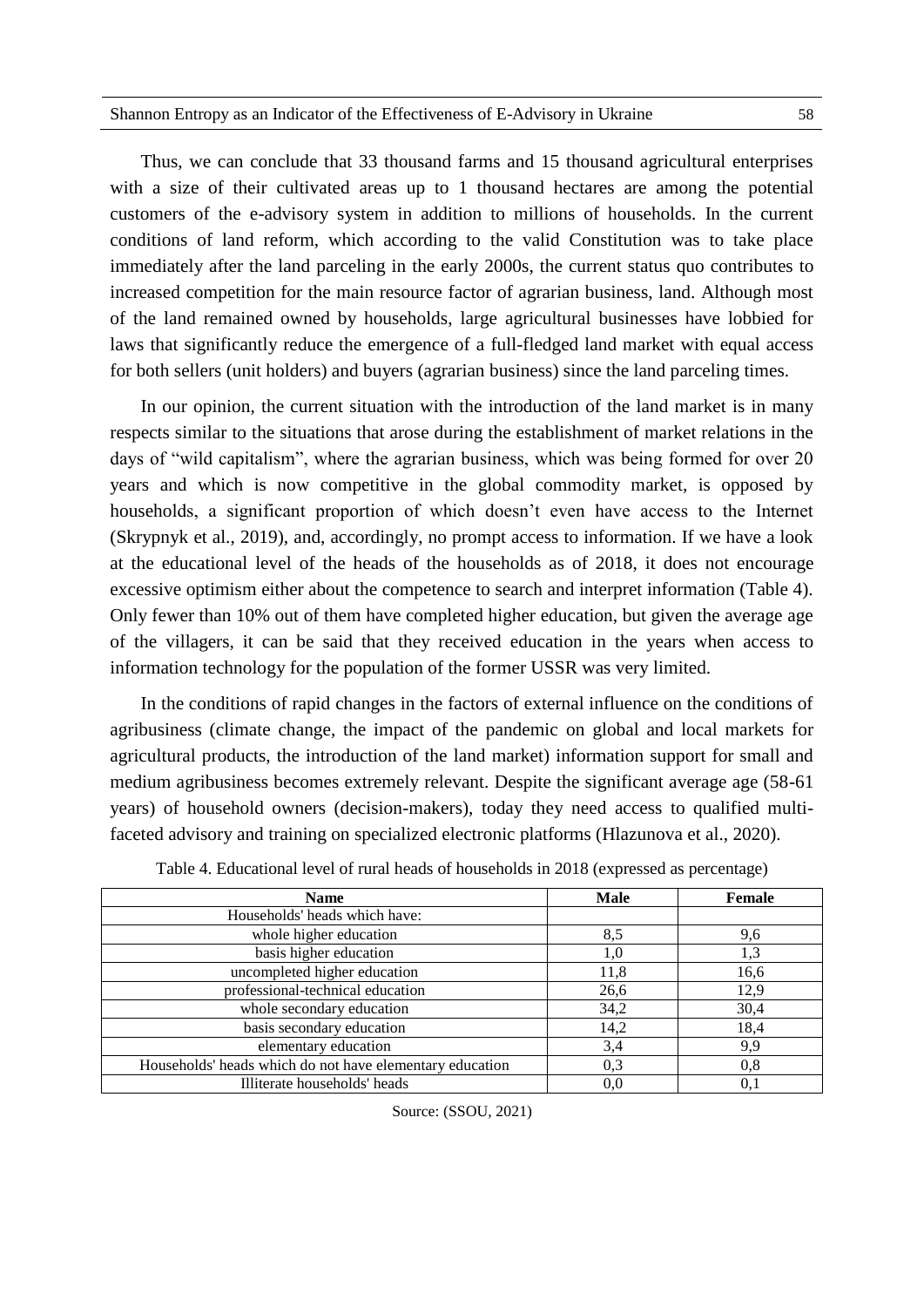Contemporary processes of digitalization of the economy and agriculture create a lot of new economic opportunities, but also challenges to business processes and their participants. Digital data can be used for development purposes and for solving social problems. Digital platforms facilitate transactions and networking, as well as the exchange of information between participants. From a business perspective, the transformation of all sectors and markets through digitization can contribute to the production of higher quality goods and services at reduced costs. However, this requires new approaches in educational processes to the development of digital competences, which can be achieved through digital and consultative-and-educational platforms. Furthermore, digitization transforms value chains in various ways and opens new channels for adding value and for broader structural change in both agriculture and the service industries.

The latest statistics data testify that, at hard times, the big business is adapting more quickly to climate change (Bakun et al., 2020; Skrypnyk et al., 2019) and changes in market conditions, has significant advantages at the initial stage of implementation of the land market not only due to higher levels of resources, partly owing to the strong information support of own experts and possibility to allocate by them the reliable innovative information suitable for application.

These same factors have already begun to worsen the financial situation of the rural population due to the low adaptability of technology and the practical lack of support for the legal component of economic activity. Today, the predominant share of income of the rural population is provided by budgets of all levels (pension revenues, salaries of representatives of the educational and social spheres), while the share of income from the sale of own products is not more than 10% (SSOU, 2021). We will take a closer look at the use of the main resource (land) by 4.6 million rural households. This considers the presence of homesteads, the use of shares that are not leased, and the possibility of renting from other owners (Table 5).

| <b>Name</b>                                               | Average for all | $S < 0.5$ ha | 0,5 < S < 1,0 | S > 1,0 |
|-----------------------------------------------------------|-----------------|--------------|---------------|---------|
| Total area (ha)                                           | 3.0             | 0.3          | 0.7           | 4,2     |
| The share of land parcels and lease parcels (ha)          | 1.2             | 0.2          | 0.4           | 3,1     |
| The share of arable land under individual crops<br>$(\%)$ | 100             | 100          | 100           | 100     |
| Wheat $(\%)$                                              | 21.8            | 4.8          | 13.1          | 25.8    |
| Barley (%)                                                | 13.6            | 2.0          | 5.8           | 16.7    |
| Sunflower $(\%)$                                          | 13.3            | 0.4          | 0.6           | 17.5    |
| Potato $(\%)$                                             | 11.5            | 40.4         | 24.1          | 5.2     |
| Corn $(\%)$                                               | 9.9             | 11.8         | 11.2          | 9.4     |
| Other crops $(\%)^*$                                      | 29.9            | 40.6         | 45.2          | 25.4    |
| Proportion of households with livestock (%):              | 100             | 100          | 100           | 100     |
| Cows $(\% )$                                              | 32.0            | 18.1         | 33.7          | 51.9    |
| Swine $(\%)$                                              | 39.5            | 26.4         | 41.4          | 58.0    |
| Poultry (%)                                               | 96.0            | 94.5         | 96.6          | 97.7    |

Table 5. Use of different forms of small-scale agrarian business depending on the amount of land use

Source: (SSOU, 2021)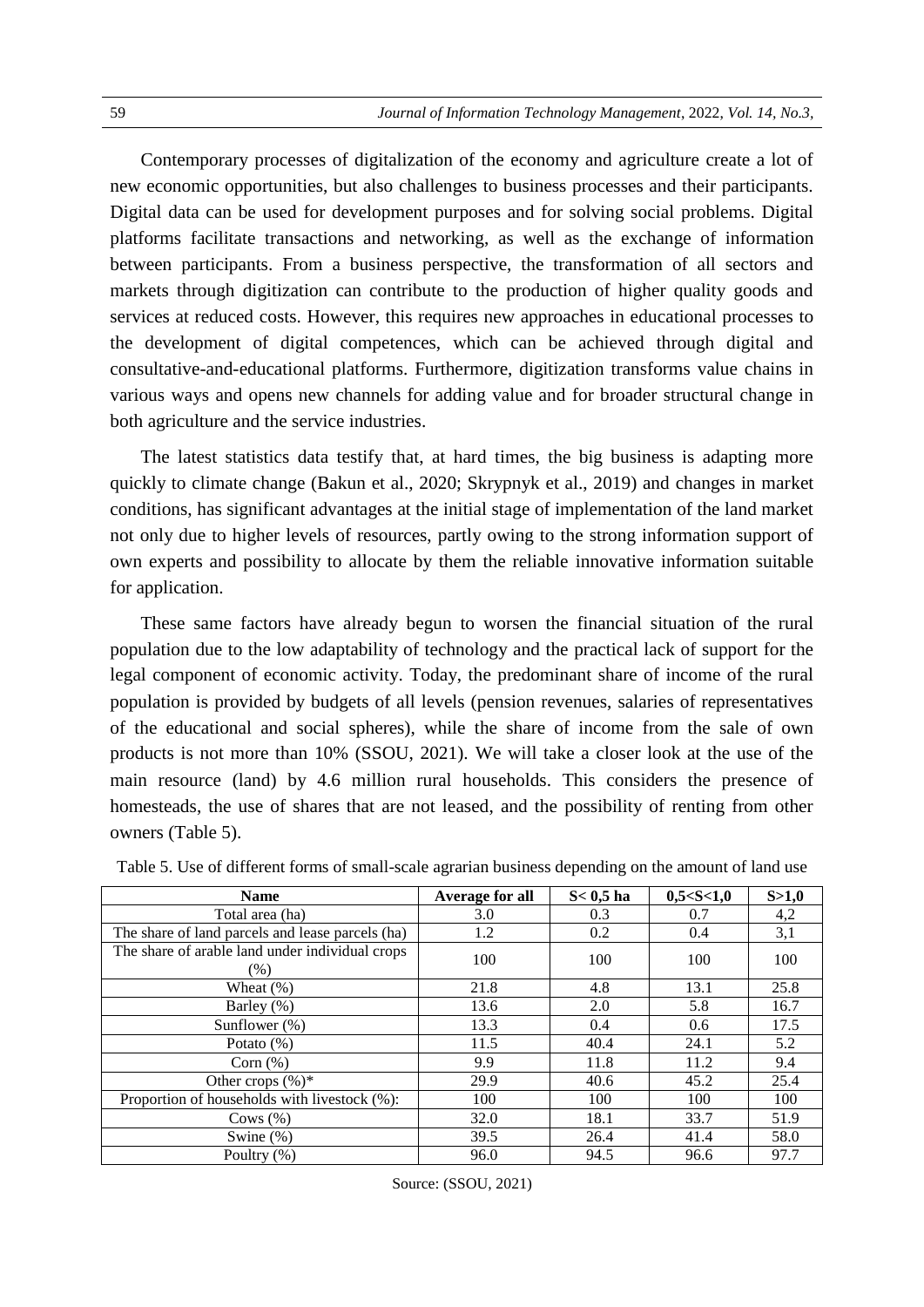\* It should be considered that "other crops" include field vegetables (average of 3.3%), fodder crops – 13.3%, uncropped areas 7.6% and crops whose area does not exceed 1% of the total arable area.

Households with less than 0.5 ha of arable land use 40% of it for growing potatoes, and a significant proportion of corn for poultry and vegetables for their own consumption. Cows and pigs are present in these households in some cases (1 cow per five households and one pig per 4 households). The poultry is present in all categories of households, regardless of the amount of land use, but its population mostly depends on the forage base, which is determined by the amount of land use. That is, households with less than 0.5 ha of land use for their own consumption of all types of products. It should be emphasized that these households have additional income (rent) for the use of land shares by agricultural businesses. As for the household of the last category with an average land use of 4.2 hectares, they usually produce a significant share of crop production as a commodity. In addition, they have much greater opportunities for breeding all kinds of livestock, due to the presence of their own fodder resources. It can be concluded from the data that there has already been a significant difference in the income level of the rural population, and the advisors should take this fact into account in their future work. The level of opportunities for the introduction of innovative technologies by households with different amounts of land use varies significantly and therefore advisors should consider this factor as well.

Staffing of advisors and services are available in the current form on the informationanalytical portal "AIC of Ukraine" ("Rural Development" section), where you can find registers of services and agricultural advisors and expert advisors. As of August 17, 2020, the registers contain data from 556 advisors and 26 regional services (which do not cover all regions of the country). As for the possibility of estimating the cost of advisory services when choosing a service or its advisor, only one regional service (Sumy Chamber of Commerce and Industry, according to the analysis of web resources of advisory services as of March 2020) provided an estimate of its services.

The register of advisors makes it possible to list the main declared directions of advisory and a share of the certified advisors, of which: Economy  $-267$  (48%), Agronomy  $-108$ (19%), Legal science – 33 (6%), Development of rural areas – 30 (5.4%), Marketing – 21  $(3.8\%)$ , Accounting and Audit – 17  $(3.1\%)$ , Plant Protection – 15  $(2.7\%)$ , Livestock – 10  $(1.8\%)$ , Land Management – 10 (1.8%), Finance – 10 (1.8%), Hydrotechnical amelioration – 6 (1.1%), Zooengineering – 6 (1.1%), Taxation – 6 (1.1%). Among the remaining 17 experts are specialists in rabbit farming, horticulture, mechanization, Ukrainian language, and others. Interestingly, of the 556 experts, 180 did not indicate their full contacts (telephone, mail), more than half did not indicate e-mail, and no one indicated their website where you can learn more about their activities and experiences. There are almost no advisors, who would declare assistance in information technology, renewable energy or weather and climate risks mitigation. As for the large number of certified advisors in the field of "Economics", there are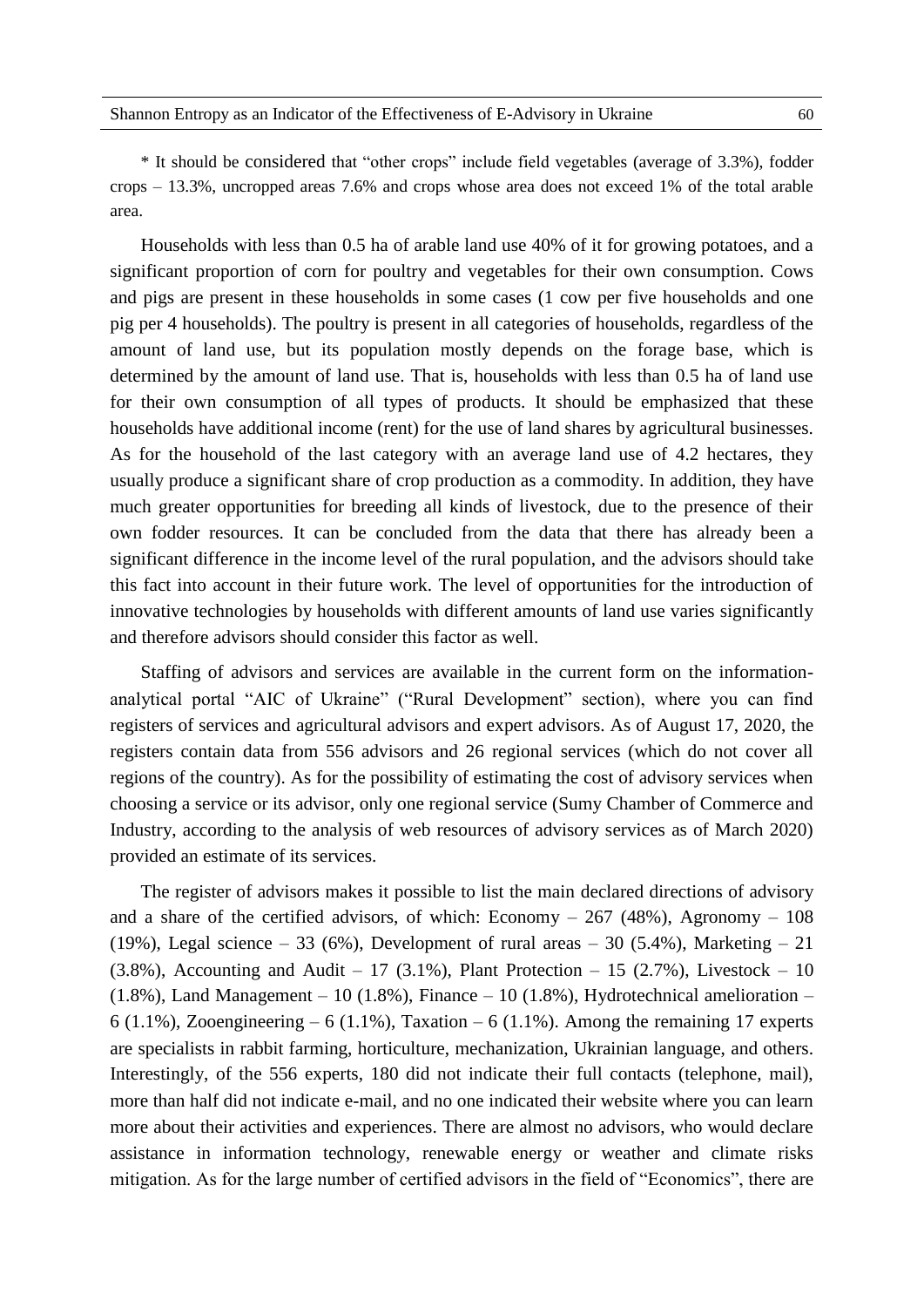also many questions, because it is unlikely that there can be such many specialists on economic efficiency of all areas and forms of agricultural business development.

In our view, the existing system of consultation has the highest possible degree of uncertainty as determined by entropy, the value of which is calculated as the natural logarithm of their sum  $H=ln(556)=6.3$ . The case of uniform selection of each of the advisors was chosen by us because the information about their competencies is extremely scanty and monotonous, it is chaotic. To make a choice, a potential client needs to consider a list of all advisors and the choice is unlikely to be unambiguous. Entropy, as the degree of uncertainty in the register of advisors, can be reduced by dividing them by areas of service provision (up to 10), where in turn the most popular areas can be divided into individual issues that coincide with the defined competences of advisors. Of course, this primarily applies to the direction of the economy, which in our opinion should be divided into the following current issues: 1) Payback period and the amount of investment in agricultural innovation; 2) Increasing profitability and diversification of existing business risks; 3) Economics and finance of land relations; 4) Renewable energy; 5) Mitigation of climate and weather risks. In this case, all the uncertainty will be reduced to finding the right advisor from a complete list of those who have attributed themselves to this area. That is, the system will be reduced to separate subsystems, the entropies of which are calculated separately, so that the client will not need to search the entire register of advisors.

In the case of a client request relating, for example, to the subject matter of the various sections, advisory teams may be established from existing regional advisory services to deal with such matters. Another important factor in reducing entropy will be the introduction of a territorial feature of the advisor's activity. The following conclusions can be drawn from the analysis of the information space of an agrarian direction in Ukraine.

#### **Conclusion and Discussion**

A lot of the existing information sources of agricultural orientation does not contribute to increasing the efficiency of agricultural production. If we use Shannon's information entropy index, the existing system of information support of agribusiness based on a set of web resources in a few thematic groups has the highest possible degree of uncertainty due to its diversity, low power, and repeatability of information in different sources, in which its veracity is not confirmed. For comparison, we use the indicator of uncertainty on a national scale for search engines (entropy), which is equal to 0.3, whereas for the agricultural information sphere it is 3.2, the hit count differs by an order of magnitude in favor of search engines. This means that users of the agricultural information space spend a lot of time searching for the necessary information and are most dissatisfied with the result.

Demand for e-advisory services will be generated by 4.7 million households and approximately 50,000 small and medium-sized farms and enterprises. At present, the available land resource is the main source of support for the rural population, whose standard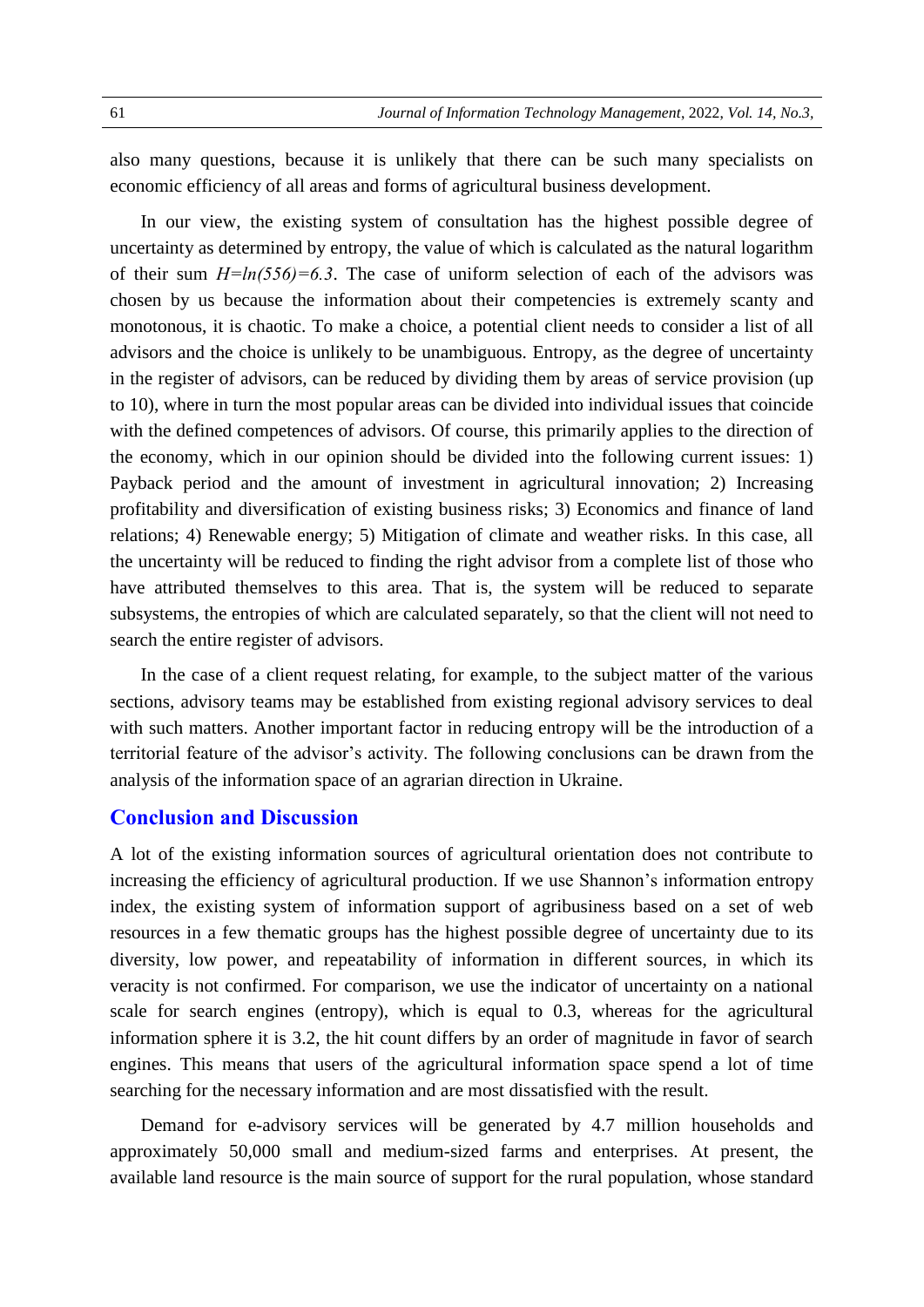of living differs significantly (much lower) as compared to the standard of living of residents. Even at the household level, there is already a significant difference in approaches to land use and, of course, to finding useful information depending on its size. There is an even greater asymmetry of information between powerful vertically integrated agricultural enterprises and small and medium-sized businesses.

The current educational level of rural residents does not allow to take full advantage of eadvisory, so we offer a binary system based on an electronic platform, which will serve as a source of reliable data, in which the content component will be formed by HEIs' scientists and by professional advisors. Based on the accumulation of content and statistics of user hits of its individual units, it will be possible to determine the priority of the requested advisor not only in the declared areas, but also in the fact of their confirmed activity.

Thus, digitization of the existing system of professional advisory in the country, which operates on the e-advisory platform, in cooperation with agricultural universities is aimed to reduce information entropy (randomness) of agricultural information space by way of forming basic content through their own and adapted innovations. This will also be facilitated by the creation of a full-fledged register of advisors, based on deeper identification and clustering of data, and the use of statistics obtained from the mutual integration of several advisory web resources in the electronic platform.

#### **Conflict of interest**

The authors declare no potential conflict of interest regarding the publication of this work. In addition, the ethical issues including plagiarism, informed consent, misconduct, data fabrication and, or falsification, double publication and, or submission, and redundancy have been completely witnessed by the authors.

#### **Funding**

The author(s) received no financial support for the research, authorship, and/or publication of this article

## **References**

- Amel, D. F., & Jacowski, M. J. (1989). Trends in banking structure since the mid-1970s. *Fed. Res. Bull., 75*, 120.
- AgroPortal (2021) Rating of top agroportals of Ukraine. URL: https://agrosmart.com.ua/ua/news/reyting-top-agroportalov-ukrainy) during 2018-2020.
- ASU (2021) Information and reference portal "Agrarian sector of Ukraine" [Informatsiino-dovidkovyi ahrarnyi web-portal "Ahrarnyi sektor Ukrainy"]. [in Ukrainian]. URL: http://agroua.net (Assessed on August 06, 2021).
- Babenko V., Rayevnyeva O., Zherlitsyn D., Dovgal O., Goncharenko N., Miroshnichenko T., (2020). Dynamics of forecasting the development of renewable energy technologies in Ukraine and Chile. International Journal of Industrial Engineering & Production Research. Volume 31, Issue 4:587-596 (IJIEPR 2020), URL: http://ijiepr.iust.ac.ir/article-1-1133-en.html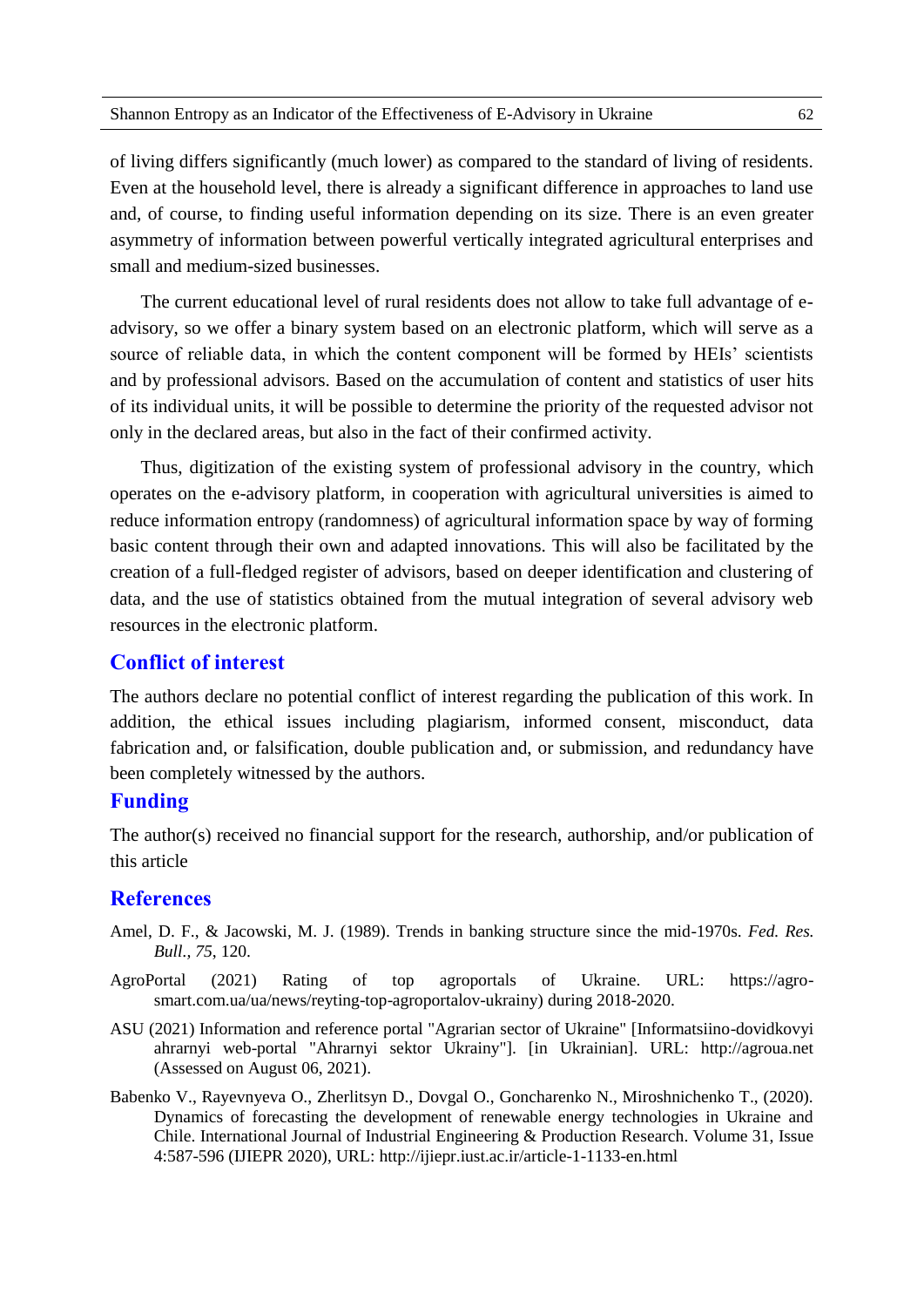- Babenko, V.O., Yatsenko, R.M., Migunov, P.D., Salem, A.-B.M. (2020). MarkHub Cloud Online Editor as a modern web-based book creation tool. CEUR Workshop Proceedings. Vol. 2643 174–184. URL: http://ceur-ws.org/Vol-2643/paper09.pdf
- Bahn H., McAleer P. (2019) U.S. Agricultural Extension Services: Adapting Farmer Education to Contemporary Market Requirements.
- Bakun Yu.O., Sayapin S.P. (2020) Shliakhy tsyfrovoi transformatsii silskohospodarskoho doradnytstva v Ukraini [Ways of digital transformation of agricultural advisory in Ukraine]. Ekonomika APK [Agrarian Economy]. No 4. P. 80.
- DER (2019) Digital Economy Report 2019 Value Creation and Capture: Implications for Developing Countries (UNCTAD/DER/2019)
- FAO (2008) Global Review of Good Agricultural Extension and Advisory Service Practices Rome. URL: http://www.fao.org/3/i0261e/i0261e00.htm (assessed on March 10, 2021).
- Feder G., Willet A., Zijp W. (2016) Agricultural Extension: Generic Challenges and Some Ingredients for Solutions. World Bank Policy Research Working Paper. No. 2129 a. Apr 2016. URL : https://papers.ssrn.com/sol3/papers.cfm?abstract\_id=620481 (assessed on March 10, 2021).
- Hlazunova O.H., Saiapina T. P., Saiapin S.P. (2020) Digital economy transformation: challenges for modern digital education [Tsyfrova transformatsiia ekonomiky: vyklyky dlia suchasnoi tsyfrovoi osvity]. Global and regional problems of informatization in society and the nature of digital education [Hlobalni ta rehionalni problemy informatyzatsii v suspilstvi ta pryrodi z vykorystanniam 2020], Kyiv, [in Ukrainian].
- Kuznetsov, A., Smirnov, O., Gorbacheva, L., Babenko, V. (2020). Hiding data in images using a pseudo-random sequence. CEUR Workshop Proceedings, 2608, pp. 646-660.
- Mahdi M. Al-Kaisi, Elmore R., Miller G. Kwaw-Mensah D. (2015) Extension Agriculture and Natural Resources in the U.S. Natural Sciences Education. Vol. 44. pp. 26-33. URL: http://digitalcommons.unl.edu/cgi/viewcontent.cgi?article=1833&context=agronomyfacpub
- MLRU (2018) Monitoring of land relations in Ukraine: 2016-2017 [Monitorynh zemelnykh vidnosyn v Ukraini: 2016-2017]. Statistical yearbook. [in Ukrainian]. URL: https://land.gov.ua/wpcontent/uploads/2018/10/monitoring.pdf (Assessed on March 18, 2021).
- Morton, W., J.H. Lois, and J.G. Arbuckle, Jr. (2013) Shifts in farmer uncertainty over time about sustainable farming practices and modern farming's reliance on commercial fertilizers, insecticides and herbicides. J. Soil Water Conserv. 68:1-12. 2013.
- Rajaram R., Castellani B., Wilson A. (2017) Advancing Shannon Entropy for Measuring Diversity in Systems. Volume URL: https://doi.org/10.1155/2017/8715605
- SEMSU (2021) Search Engine Market Share Ukraine. Statcounter Globalstats. URL: https://gs.statcounter.com/search-engine-market-share/all/ukraine (Assessed on August 06, 2021).
- Shannon C. (1948) Mathematical Theory of Communication. The Bell System Technical Journal, Vol. 27, pp. 379-423. URL: https://www.hindawi.com/journals/complexity/2017/8715605/
- Skrypnyk A. V., Sayapin S.P. (2019) Informatsiine zabezpechennia v doradnytstvi z vykorystanniam suchasnykh innovatsiinykh Internet-tekhnolohii [Information support in advisory by way of modern innovative Internet technologies]. Ekonomika APK [Agrarian Economy]. No. 12. P. 46. DOI: https://doi.org/10.32317/2221-1055.201912046. http://eapk.org.ua/contents/2019/12/46
- Skrypnyk A. V., Talavyria M.P., Sayapin S.P. (2019) Information economy as a factor of rural development. Bioeconomics and agrarian business. Vol 10. No 2. URL: http://journals.nubip.edu.ua/index.php/Bioeconomy/article/view/13723